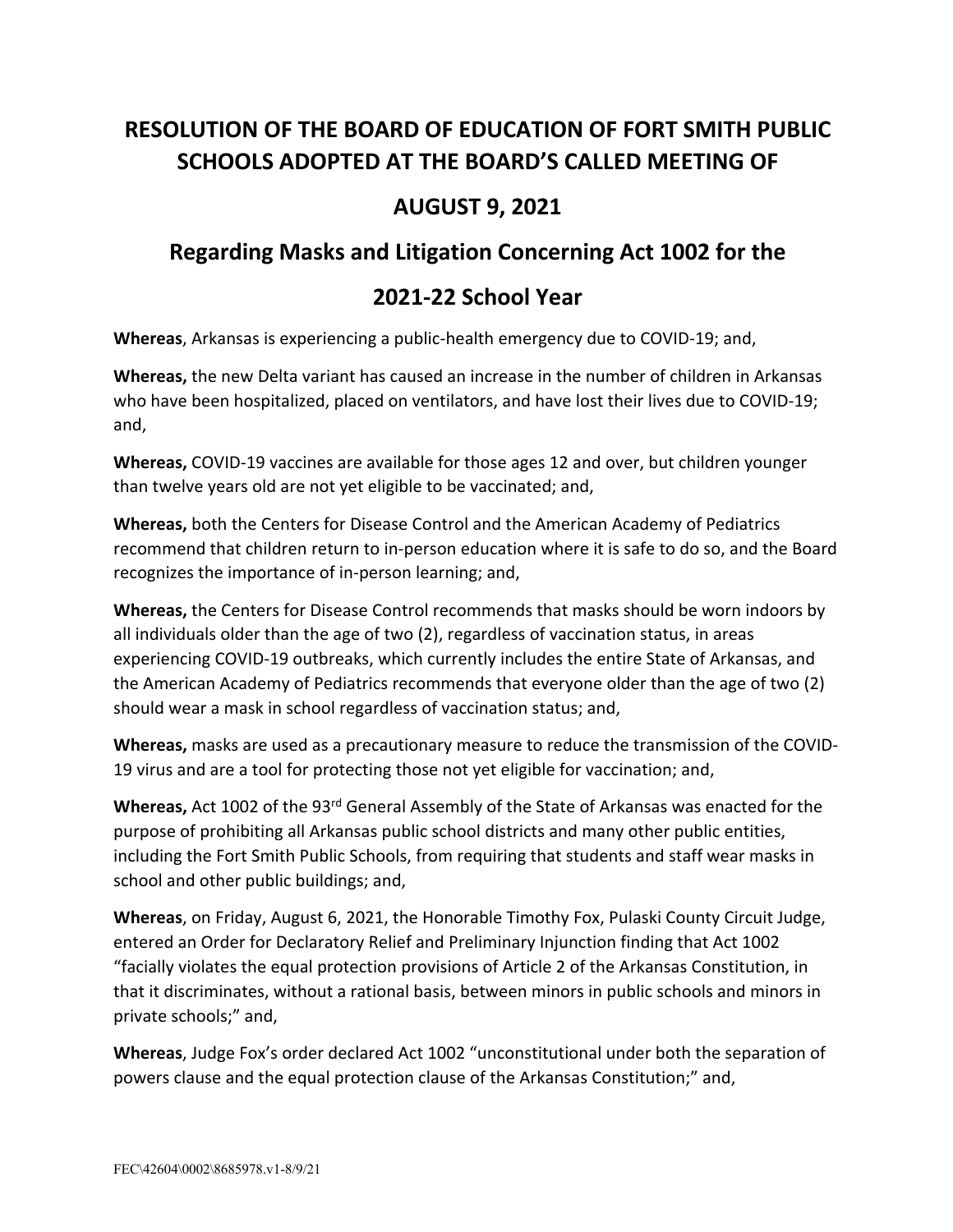**Whereas**, the effect of Judge Fox's order is that Act 1002 is preliminarily enjoined and therefore not currently enforceable as to entities covered by the law, such as and including the Fort Smith Public Schools; and,

**Whereas**, notwithstanding the entry of Judge Fox's order, the Fort Smith School Board recognizes that the legal proceedings related to Act 1002 are continuing, that Judge Fox's order may be appealed or stayed, and that circumstances may change as to the constitutionality and enforceability of Act 1002; and,

**Whereas,** the Board chooses to take the following action deemed necessary to protect students and staff, including requiring masks;

#### **Now therefore, be it resolved that we, the Fort Smith School Board,**

- 1. authorize our Superintendent, Dr. Terry Morawski, to take all steps necessary to implement a face covering requirement to the maximum extent legally permissible for all persons, including staff, students, and visitors, in district buildings or in school vehicles or buses that contain two or more persons, with such requirement to last the shorter of further action by the Board, the passage of 60 days or the reversal of Judge Fox's Order; and
- 2. authorize our Superintendent to make exceptions to the these requirements, in his discretion and as informed by the CDC and Arkansas Department of Health; and
- 3. in any event, continue to strongly recommend that all of our students, their families, and our employees consider getting vaccinated and follow all CDC guidelines regarding wearing a mask in order to protect themselves and others, without regard to the final outcome of all litigation regarding Act 1002.

[CERTIFICATE FOLLOWS ON NEXT PAGE]